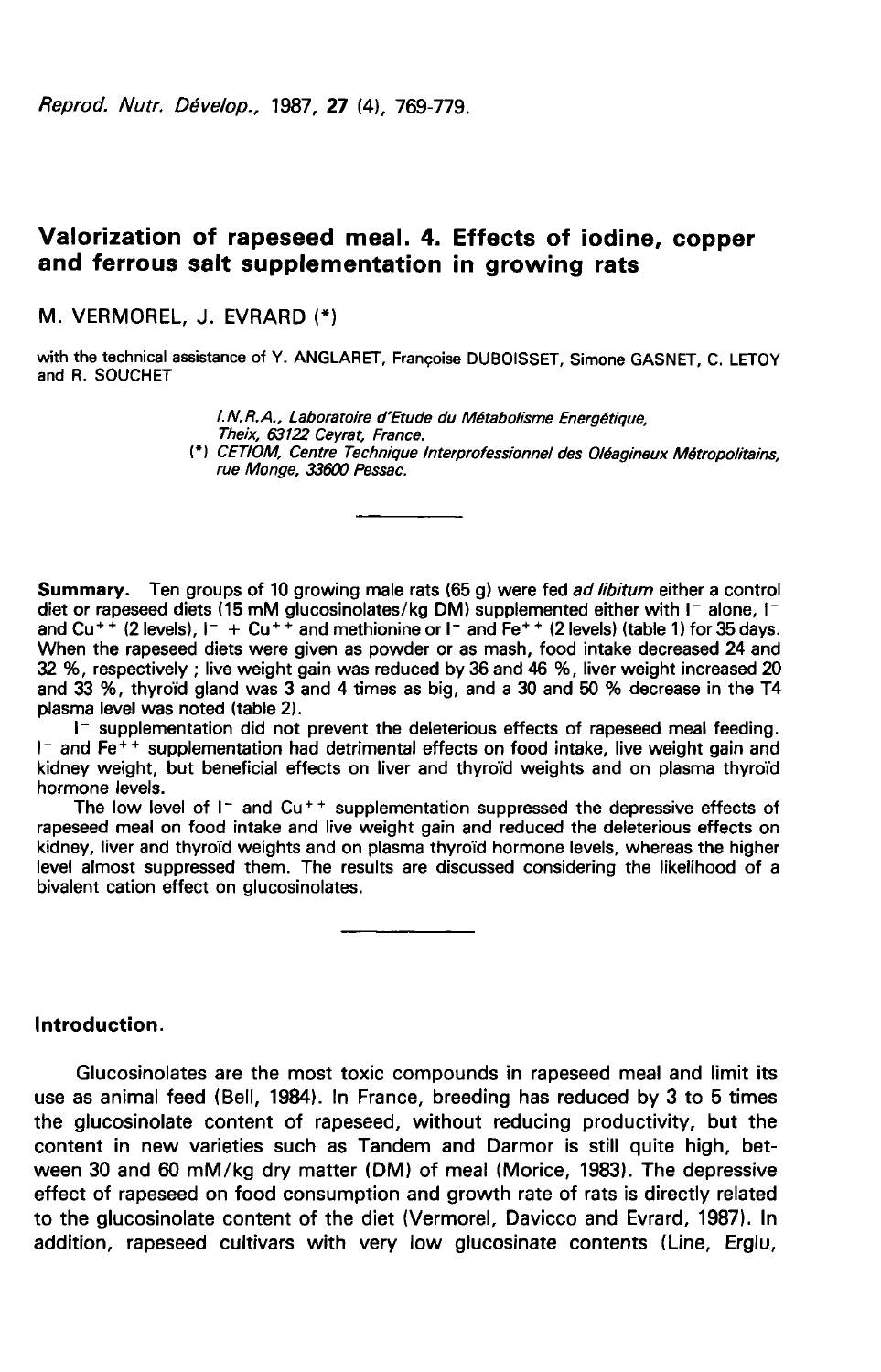Tower) still have a goitrogenic effect which reduces long-term pig and poultry performance (Just, Hansen and Jensen, 1982; Thomke et al., 1983).

Hydrolysis of glucosinolates by the myrosinase contained in the seed or by microorganisms in the animal's gut gives rise to several toxic compounds (Fenwick and Heaney, 1983), in particular isothiocyanates (ITC) and thiocyanate ions which compete with iodine for thyroidal transport and thus decrease iodide uptake (Fenwick and Heaney, 1983), and oxazolidine-2-thione (VTO), which, like goitrin, inhibit iodine oxidation, a key stage in thyroid hormone synthesis (Bergner and Schmidt, 1972). These hormones are essential for tissue growth, especially for protein synthesis. Therefore, this goitrogenic activity of ITC and VTO and the formation of other toxic compounds, such as nitriles, have to be inhibited.

Work by Anke et al. (1980), Kracht, Matzke and Ohle (1983) and Ludke, Schone and Hennig (1985) on growing pigs showed that iodine supplementation of rapeseed-based diets reduced the unfavorable effects of ITC and improved pig performance. In addition, some bivalent cations (zinc, manganese and more especially copper) have an antigoitrogenic effect and favorable action on pig growth. In poultry, ferrous sulphate reduced the goitrogenic effects of glucosinolates from rapeseed meal 30 to 70 %, but did not improve animal performance (Menzel, 1983).

The objectives of the present study were to determine : 1) the effects of supplementation with iodine alone, iodine  $+$  copper and iodine  $+$  iron, on performance, organ weight and thyroid activity of growing rats receiving a glucosinolates-rich diet, 2) the effects of copper and iron supplementation level, 3) the influence of dietary preparation (powder or mash), since the performance of pigs receiving rapeseed based diets is better with pelleted than with mash diets (Bourdon, Quere and Baudet, 1982 ; Rundgren, 1983).

# Materials and methods.

Feeds and diets.  $-$  For this study, a rapeseed meal from the variety Tandem (64 mM total glucosinolates, 2.06 g ITC and 4.88 g VTO per kg DM) was selected. The seed was dehulled and treated by both pressure and heating  $(90 °C)$ , followed by hexane extraction and desolventisation without vapour injection initially at 70 °C for 40 min., thereafter at 90 °C for 5 min.

Ten diets containing wheat starch supplemented with minerals, vitamins and lysine or methionine (Vermorel, Davicco and Evrard, 1987) were studied simultaneously. The sole source of protein in the control diet (122 g/kg DM) was herring meal supplemented with methionine. The nine experimental diets contained 235 g DM rapeseed meal and 15 mM glucosinolates/kg DM to obtain a 50 % reduction in the growth rate of rats according to earlier results (Vermorel, Davicco and Evrard, 1987). The rapeseed meal provided 80 % of protein and herring meal 20 %. Protein content was 135 g/kg DM, to maintain the same digestible protein/ digestible energy ratio as in the control diet and to meet the amino acid require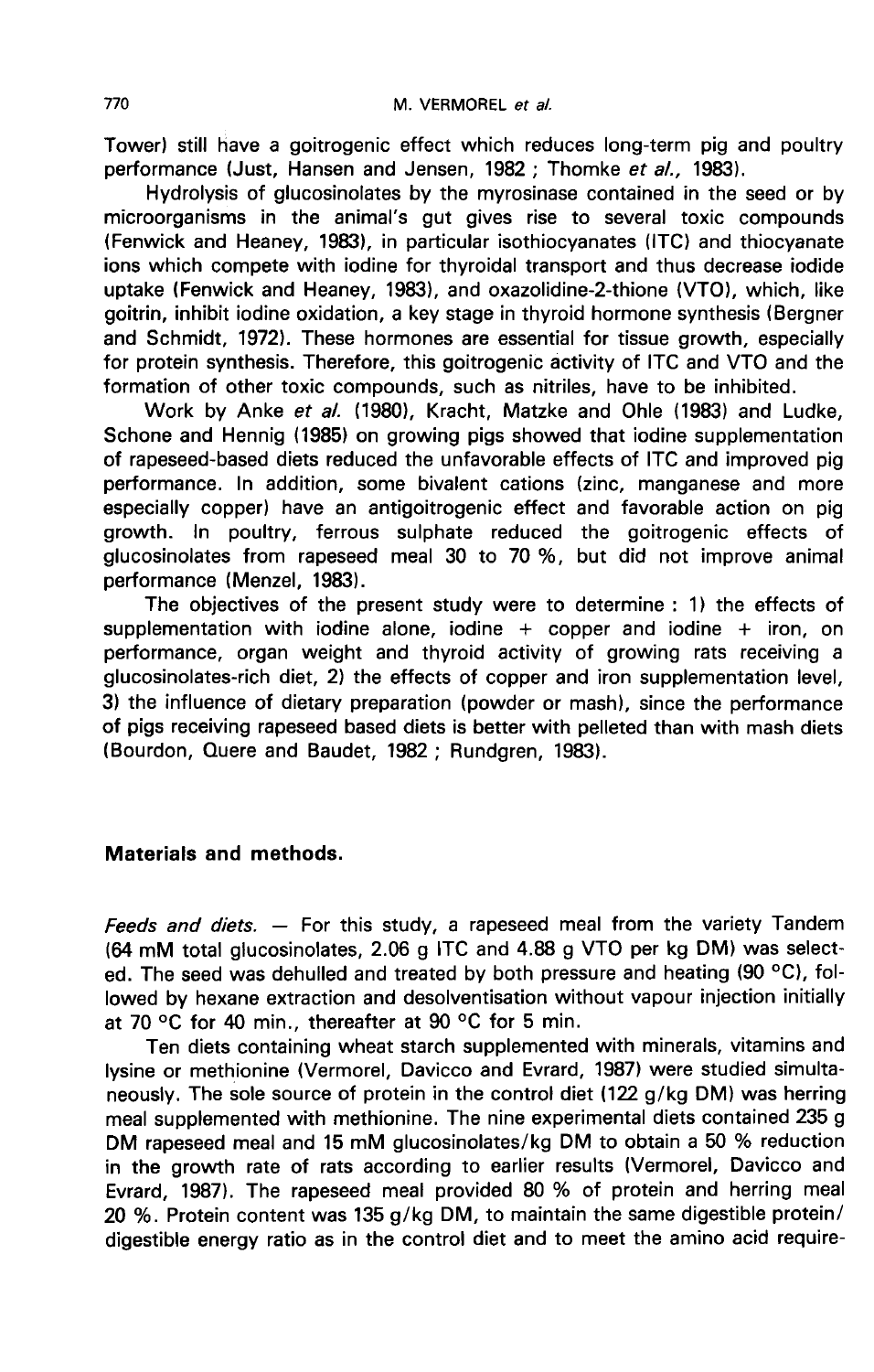ments of growing rats. The lysine supply was increased by 1 g/kg DM for the rapeseed diets, in case processing the dehulled seed had an effect on lysine availability (Bourdon, Perez and Baudet, 1984). The diets were fed in powder form, similar to pig feed, but two rapeseed diets were given as mash to determine the toxicity of rapeseed meal fed in wet form.

All the rapeseed diets were supplemented with iodine (1 mg/kg DM) in the form of potassium iodide, at a level 6 times higher than normal. This high level had given positive results with growing pigs and with poultry (Ludke, Schöne and Henning, 1985 ; Menzel, 1983).

Three rapeseed diets were also supplemented with copper, in the form of copper sulphate, at 315 or 630 mg  $Cu^{++}/kg$  DM, equivalent to complexing half or all VTO, respectively (table 1). However, the greater supply of copper or all VTO, respectively (table 1). However, the greater supply of copper may lead to the formation of stable cysteine-Cu complexes which would reduce rat perfor mance (Robbins and Baker, 1980). The influence of methionine supplementation 11.5 g/kg DM) on the corresponding diet was therefore studied.

Three rapeseed diets were supplemented with iodine and ferrous sulphate at levels of 280 and 560 mg Fe<sup>+ +</sup>/kg DM. Two diets were fed as powder and the third as mash. In addition, two groups of 5 rats received, for 10 days, the control third as mash. In addition, two groups of 5 rats received, for 10 days, the control<br>diet alone or supplemented with Fe SO<sub>4</sub> (560 mg Fe<sup>++</sup>/kg DM) as mash, to diet alone or supplemented with Fe SO<sub>4</sub> (560 mg Fe<sup>++</sup>/<br>determine the possible effect of Fe SO<sub>4</sub> on diet palatability.

Animals and experimental practices. — One hundred male Sprague Dawley rats weighing a mean of 64 g were allotted into 10 groups. In addition, ten rats were divided into 2 comparable groups of 5 animals.

The composition and form of presentation of the experimental diets are summarized in table 1. They were fed ad lib. over a period of 35 days. To facilitate rat

|    | <b>Diet</b> |   | Supplementation |          |        | Distribution as |        |
|----|-------------|---|-----------------|----------|--------|-----------------|--------|
| Nr | Protein     | - | $Cu + +$        | Methion. | $Fe++$ | Powder          | Mash   |
|    | Fish meal   |   |                 |          |        | 16d             | 19d    |
| 2  | Rapeseed    |   |                 |          |        | 35d             |        |
| 3  | Rapeseed    |   |                 |          |        |                 | 35d    |
| 4  | Rapeseed    |   |                 |          |        | <b>16d</b>      | 19d    |
| 5  | Rapeseed    |   | 315             |          |        | <b>16d</b>      | 19d    |
| 6  | Rapeseed    |   | 630             |          |        | <b>16d</b>      | 19d    |
|    | Rapeseed    |   | 630             | 1500     |        | <b>16d</b>      | 19d    |
| 8  | Rapeseed    |   |                 |          | 280    | 35d             |        |
| 9  | Rapeseed    |   |                 |          | 560    | 35d             |        |
| 10 | Rapeseed    |   |                 |          | 560    |                 | $10d*$ |
| 11 | Fish meal   |   |                 |          |        |                 | 10d    |
| 12 | Rapeseed    |   |                 |          | 560    |                 | 10d    |

TABLE 1

| Main features of the experimental treatments : diet composition, trace element supplementation |  |  |
|------------------------------------------------------------------------------------------------|--|--|
| (mg/kg DM), duration (days) of the distribution period as powder or mash.                      |  |  |

\* Sacrified because of weight loss.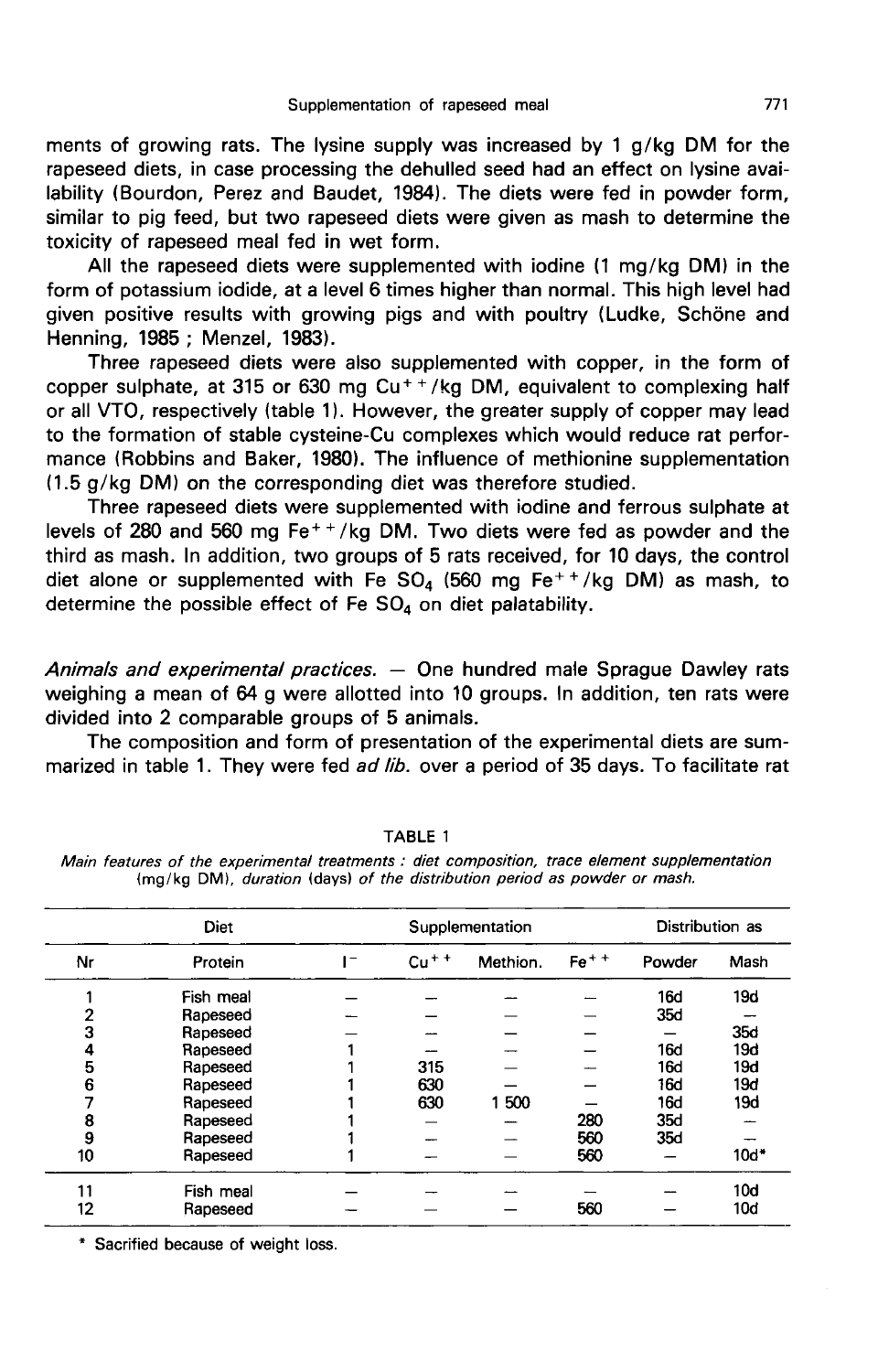adaptation to rapeseed diets, these were fed a first mixed with the control diet, at a level of 50 % for 2 days and 75 % for 3 days. Then they were given pure for 30 days.

The method used to avoid wastage of the powdered feeds was found to be inefficient with the unpalatable rapeseed diets. After 16 days, all the diets were supplied as mash except for diets 2, 8 and 9 (table 1).

Measurements. - The quantities of dry feed supplied, refused and consumed were determined each day. The rats were weighed at 8 a.m. twice a week. At the end of the trial, the rats were anaesthetized with ether. Samples of portal and peripheral blood and the liver, kidneys and thyroid gland were removed. The gut content was eliminated in order to calculate the empty body weight gain (EBWG). The triiodothyronine (T3) and thyroxine (T4) contents of plasma were determined by radio-immunoassay (T3 RIA KIT and T4 RIA KIT, Amersham).

The statistical significance of the results was tested by analysis of variance and the Student's t-test.

### Results.

During the first period of 16 days, the results were biased by wastage of feed by rats that received powdered rapeseed diets. So, results obtained during the second period of 19 days (days 17-35) will be emphasized when most of the rapeseed diets were moistened each morning and fed as mash to avoid all wastage.

Feed consumption and animal growth rate. - During the ad libitum feeding period, growth rate was regular and high for the control group rats : 7.5 and 7.3 g/day on average during periods 1 and 2 (table 2). Food intake and the growth rate of rats receiving the unsupplemented, powdered rapeseed diet ( $n^{\circ}$  2) were also regular but 21 % and 36 % lower than those of the control group. Feeding the rapeseed diet as mash ( $n^{\circ}$  3) reduced food intake by a further 10 % and growth rate by 11 % during the second period (17th to 35th days).

Supplementation of the rapeseed diet with iodine alone (nº 4) had no significant effect on food intake or growth rate during the experimental period. In contrast, supplementation with both iodine and copper at the rate of 315 mg/kg DM (nº 5) considerably improved rat performance, with mean food intakes and growth rates equal to those of the control group and even slightly higher at the end of the experiment. However, the higher rate of copper supplementation (630 mg/kg DM) (nº 6) caused a significant reduction in food intake ( $-6$  %) and in growth rate  $(-12\%)$  during all the experimental period, compared with the control group and group nº 5. Finally, adding methionine (nº 7) to the diet supplemented with the higher level of copper had no beneficial effect on food intake or growth rate.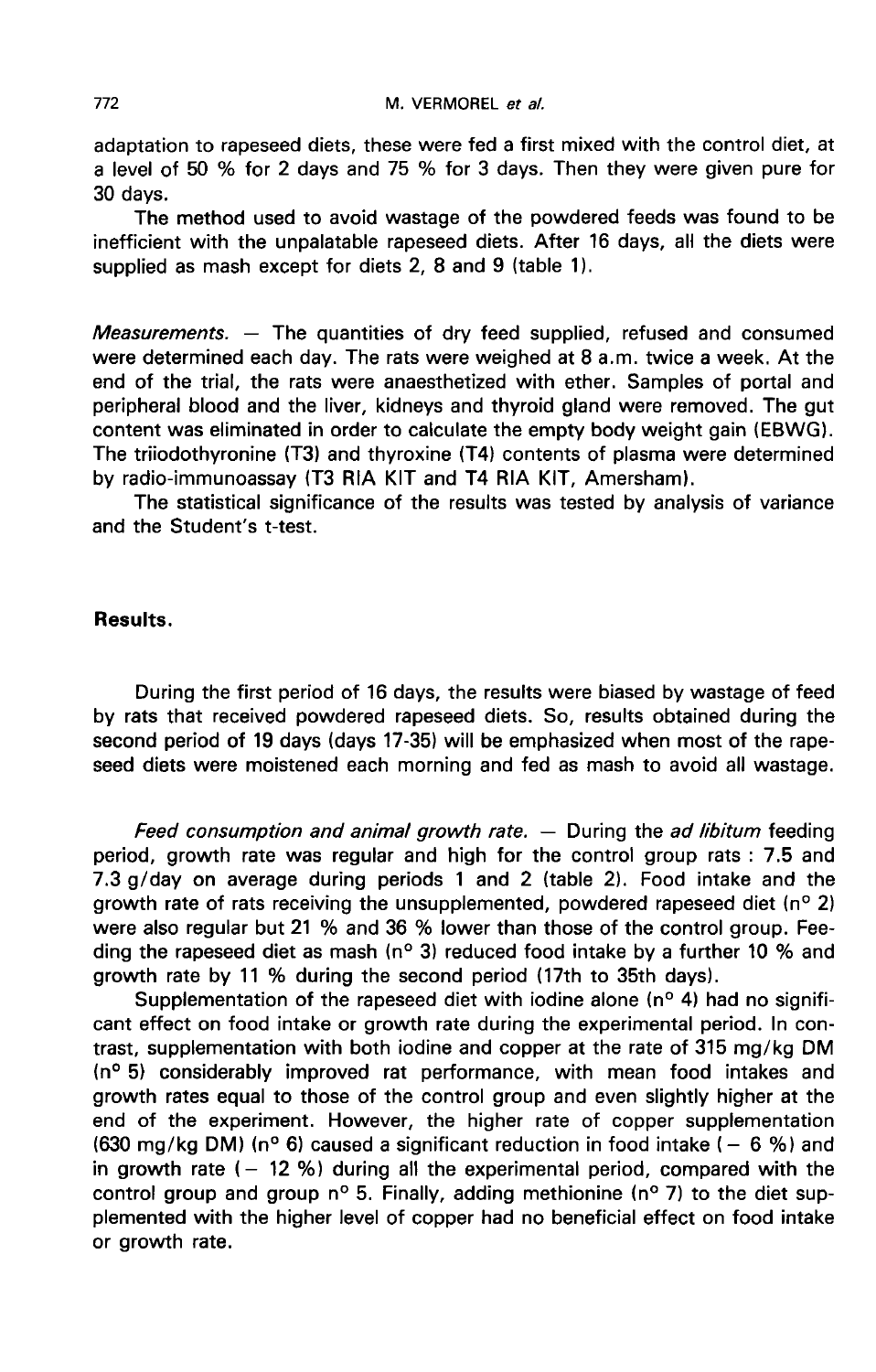| п. |  |
|----|--|
|    |  |
|    |  |
| Ļ  |  |

\$  $\cdot$  $\ddot{\phantom{0}}$ لى<br>مار ł Ì سنند ŕ ň Ŕ ĭ Efforte

|                         | Group number                            |                                                             |                                               |                                                           |                                                                                       | ı.                                                                   | c                                                                    |                                              | œ                                                                    | $\sigma$                                          | LSD            |
|-------------------------|-----------------------------------------|-------------------------------------------------------------|-----------------------------------------------|-----------------------------------------------------------|---------------------------------------------------------------------------------------|----------------------------------------------------------------------|----------------------------------------------------------------------|----------------------------------------------|----------------------------------------------------------------------|---------------------------------------------------|----------------|
|                         | Supplement (mg/kg DM)                   |                                                             |                                               |                                                           | И                                                                                     | $c_{u}$ : 315<br>$\overline{1}$                                      | $c_u$ :630<br>$\frac{1}{2}$                                          | ය : සෙ<br>Methion<br>$\frac{1}{1}$           | Fe:280<br>$\overline{a}$                                             | Fe : 560<br>$\frac{1}{1}$                         |                |
| DM intake<br>(g/g)      | $2ndP: 19d$<br>Total : 35d              | $1.1$<br>$\pm 0.7$<br>ಕ್ಕ್ರಿಂ<br>ನಶ                         | $\frac{17.5^{c}}{15.8^{c}} \pm 1.9$           | $15.7d \pm 1.4$<br>14.8 <sup>d</sup> $\pm$ 0.8            | $\frac{18}{11}$<br>្ភូ <sub>មិ</sub><br>ក្នុង                                         | 9<br>0 0 0<br>+ +<br>24.2 <sup>8</sup><br>19.6°                      | $22.7^b \pm 1.5$<br>18.4 <sup>b</sup> $\pm$ 0.9                      | $+ 0.9$<br>$+ 0.7$<br>ಕ್ಕಿಕ್ಕಿ<br>ನತ         | $2 + 17$<br>$+ 17$<br>$+ 17$<br>ច្ចុច<br>មន្ទ                        | $1.3$<br>$1.3$<br>$1.3$<br>동 역<br>19년             | 28             |
| Weight gain<br>(g/d)    | 2nd P : 19d<br>Total : 35d              | $40.57$<br>$40.5$<br>7.32 <sup>8</sup><br>7.03 <sup>8</sup> | $4.48^{c} \pm 1.25$<br>$4.62^{c} \pm 0.60$    | $4.81^{b}$<br>$4.81^{b}$<br>್ತಾ<br>4.80°<br>4.80°         | $\begin{array}{c} \pm 1.10 \\ \pm 0.69 \end{array}$<br>್ತಾ <sub>ಚ್ಚರ</sub> ್<br>4.65° | $\frac{1}{4}$ 3.0<br>5.0 ±<br>8.51 <sup>8</sup><br>7.07 <sup>8</sup> | $\begin{array}{c} 7.50^8 \pm 1.10 \\ 6.19^5 \pm 0.72 \end{array}$    | $10.33$<br>$10.33$<br>$7.87^{ab}$            | $\begin{array}{c} 18.73 \\ \pm 0.51 \end{array}$<br>್ಯಾಕ್ಟ್<br>3.78ರ | $10.33$<br>$1 + 0.33$<br>ಇದ್ದ<br>ನನ               | តូតូ<br>១១     |
|                         | Empty body weight gain (g/d)            | 6.64 <sup>ª</sup>                                           | 4.63                                          |                                                           | $4.65^{b}$                                                                            | 7.08 <sup>C3</sup>                                                   | $5.20^{d_3}$<br>ဖ                                                    | <b>R</b> O <sub>48</sub><br>ဖ                | $3.73^{\circ}$                                                       | នំ<br>ö,                                          | 0.55           |
| Thyroid                 | mg<br>mg/100 g EBW                      | $10.4$<br>$10.4$<br>दं 4<br>दर्भ                            | $29.7d \pm 6.513.9d \pm 2.7$                  | $\pm 3.3$<br>$\pm 4.3$<br>115,7e<br>18.7e                 | $\frac{27.0}{12.6}$ cd $\pm$ 1.7                                                      | $\pm 6.3$<br>$\pm 2.1$<br>27.66                                      | $16.4$ $\pm$ 2.4<br>6.4 <sup>8</sup> $\pm$ 0.9                       | $1408$<br>$140$<br>ច្ច <sup>ឹង</sup><br>ចូ ច | $21.0pe \pm 3.8$<br>11.5 <sup>bc</sup> $\pm 2.2$                     | $\frac{50}{10}$<br><br>म म<br>ធំ<br>មិត្ត<br>ត្រូ | 5.3            |
| <u>i</u> ver            | $\frac{9}{9}$ /100 g EBW                | $23$<br>$+ 0.6$<br>$+ 0.6$<br>្រុង<br>សូម                   | $110$<br>$140$<br>$14$<br>កូចិ<br>កូចិ        | $-0.6$<br>$+1$<br>$rac{6}{66}$                            | $1 + 2$<br>$1 + 4$<br>$4\frac{1}{6}$                                                  | $\begin{array}{c} 1.5 \\ + 0.6 \\ + \end{array}$<br>16 m<br>16 m     | $\begin{array}{c} 12.1 \\ 4.6^2 \pm 0.3 \end{array}$                 |                                              | $\begin{array}{c} 4 \\ 1 \\ -2 \\ 0 \\ 4 \end{array}$<br>a 4<br>9 10 |                                                   | $\frac{5}{20}$ |
| <b>Kidneys</b>          | $\frac{9}{mg}$ /100 g EBW               | $10.22$<br>$14.54$<br>2.35<br>೧೯೮                           | $1.97b \pm 0.25$<br>908 <sup>b</sup> $\pm$ 63 | $100$<br>$100$<br>ភ្នំនិ                                  | $1031$<br>$143$<br>1.75 <sup>a</sup><br>813 <sup>a</sup>                              | $18$<br>$15$<br>$15$<br>2.12 <sub>a</sub>                            | $\frac{2.05}{782} \begin{matrix} \pm & 0.17 \\ \pm & 7 \end{matrix}$ |                                              | $\begin{array}{c} 16 \\ 14 \\ 100 \end{array}$<br>ន្ទ័ន្ត            |                                                   | ನ್ನ<br>೧೮      |
| Plasma thyroid hormones | $\frac{13}{14} \frac{(pg/ml)}{(ng/ml)}$ | 740 $\frac{b}{\pm}$ 100<br>35.2 <sup>ab</sup> $\pm$ 9.3     | $740^{b} \pm 190$<br>$22.9^{c} \pm 4.5$       | $540\frac{c}{\pm} \pm 180$<br>18.2 <sup>c</sup> $\pm$ 3.1 | $\frac{410}{16.5}$ <sup>d</sup> $\pm$ 110<br>16.5 <sup>c</sup> $\pm$ 2.5              | $\pm 120$<br>$\pm 6.4$<br>$740^{b}$<br>31.6 <sup>8</sup>             | 8 a<br>$+ + $<br>စ္တ <sub>ီဒီ</sub><br>၁၁                            | $\mathsf{L}$                                 | $\frac{1}{1}$ 4.5<br>క్లో                                            | $\mathsf{L}$                                      |                |

Reproduction, Nutrition, Développement nº 4, vol. 27 (1987).  $-3$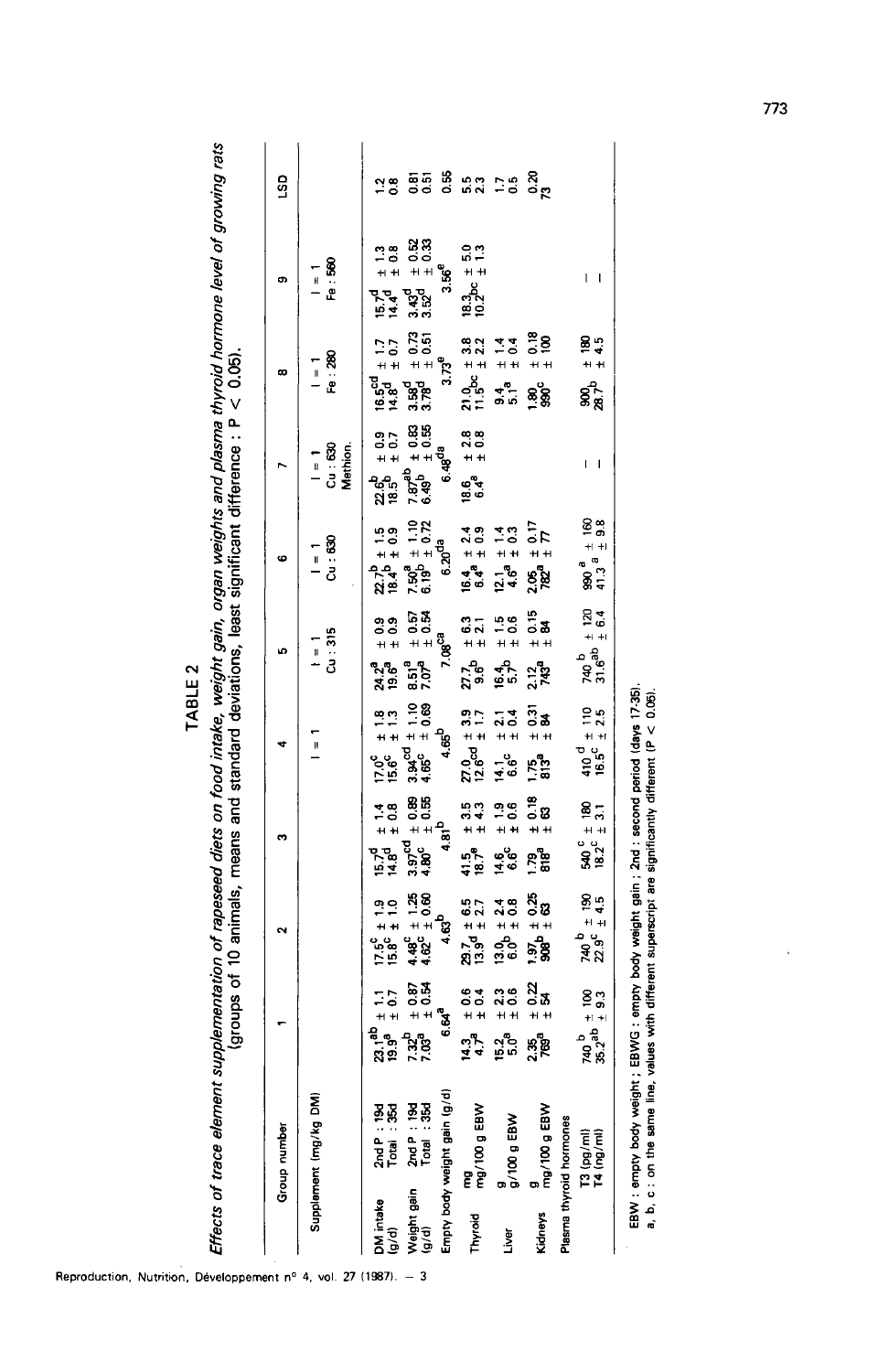The rats fed the rapeseed diets supplemented with both iodine and iron (at rates of 280 and 560 mg/kg DM) in the form of powder ( $n<sup>os</sup>$  8 and 9) had, thoughout the experimental period, intakes of dry feed 28 to 30 % lower than those of the control group and even 8 % less than the group receiving unsupplemented rapeseed ( $n^{\circ}$  2) (P < 0.05). Their growth rates were reduced on an average by 46 and 50 % compared with the control group growth rate and by 18 and 24 %, respectively, compared with the group receiving diet n° 2.

In addition, the rats receiving the rapeseed diet supplemented with iodine and iron and distributed as mash ( $n^{\circ}$  10) constantly lost weight over 10 days and had to be sacrificed. This would not be due to the ferrous sulphate itself since the 5 rats receiving the control diet supplemented with Fe  $SO<sub>4</sub>$  (560 mg Fe/kg DM) in the form of mash ( $n^{\circ}$  12) showed food intakes and growth rates equivalent to those of the corresponding control group  $(n^{\circ}, 11)$ .

*Empty body weight gain* (table 2).  $-$  The results agree with those obtained for growth rate, with, nevertheless, an advantage for group n° 5 (rapeseed supplemented in iodine and copper : 315 mg/kg DM) compared with the control group for the same feed intake.

*Organ weights* (table 2).  $-$  To take into account the different rat weights at the end of the experiment, organ weights were expressed per 100 g of empty body weight (EBW).

The kidney weight of rats receiving the non-supplemented rapeseed diets was increased by 18 % (P  $<$  0.01) when feed was in the powdered form and by 6 % (NS) in the case of mash. Supplementation of the rapeseed diet with iodine and ferrous sulphate had no beneficial effect on kidney weight. On the contrary, it further increased kidney weight by 9 % ( $P < 0.05$ ), making a total difference of 29 % compared with the control group. In contrast, supplementation with iodine and copper reduced the relative weight of the kidneys of rats fed the rapeseed diet, such that it was not significantly different from that of the control animals.

The weight of the liver in rats receiving the rapeseed diet as powder or as mash significantly increased by 20 to 33 % compared with the control group. Supplementation of the rapeseed diet with iodine did not reduce liver weight ; the difference remained 33 % with the control group. Supplementation with iodine and copper did have a beneficial effect on liver weight, which was reduced by 14 % with 315 mg Cu/kg DM. Liver hypertrophy disappeared completely with 630 mg Cu/kg DM. Finally, supplementation of the rapeseed diet with iodine and iron (280 mg/kg DM) also appeared to prevent liver hypertrophy. Macroscopic examination did not show any liver anomaly in any group. The colour differences observed seem to be related to the fattening state of the animals.

The weight of the thyroid (mg/100 g EBW) of rats receiving the rapeseed diets as powder (n° 2) or as mash (n° 3) was three or four times greater than that of control animals. Individual variability was very large and the thyroids were very fragile in group n° 3. Supplementation of the rapeseed diet with iodine alone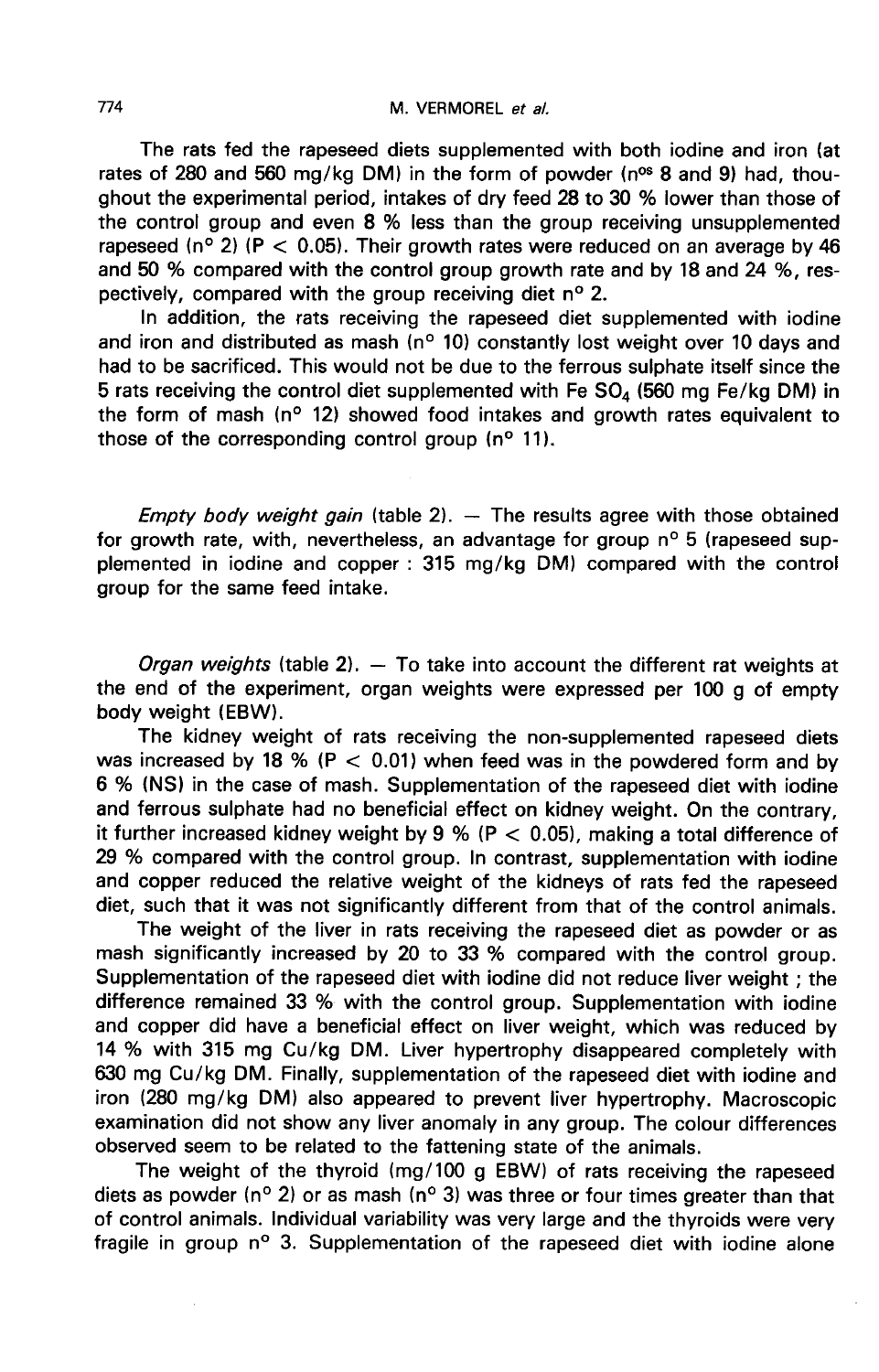(n° 4), given first as powder and then as mash for 19 days, reduced thyroid weight by 35 % and led to a similar value to that of the unsupplemented rapeseed diet when feed was given as powder. Thyroid weight remained 2.7 times higher than that of the control group.

Supplementing the rapeseed diet with iodine and copper (315 mg Cu/kg DM ; group n° 5) further reduced thyroid weight, but this remained double that of the control group. However, the thyroid gland appeared in better state than with groups 2, 3 and 4. With the higher level of copper supplementation (630 mg Cu/kg DM, groups 6 and 7), the goitrogenic effect of rapeseed meal was considerably reduced and thyroid weight was only 37 % greater than that of the control group. However, the thyroids and rat muscles were very pale pink in colour. Supplementation with iodine and iron (groups 8 and 9) only slightly reduced the weight of thyroid gland of rats fed on rapeseed meal. Expressed per 100 g EBW, thyroid weight remained 2.5 or 2.2 times higher than that of control animals.

Plasma thyroid hormone content (table  $2$ ).  $-$  Feeding rapeseed meal as powder did not modify the plasma T3 content but reduced by 35 % that of T4  $(P < 0.01)$ . Feeding the diet as mash accentuated this drop and reduced the plasma T3 content by 27 % ( $P < 0.01$ ). This may be related to the considerable increase in thyroid weight. Supplementation of the rapeseed diet with iodine alone did not improve plasma thyroid hormone contents. Supplementation with both iron and iodine increased T4, and even more, T3 contents, which returned to values similar to those of the control animals. Supplementation with copper and iodine, especially at the highest rate, eliminated the depressive effects of rapeseed meal on the secretion of thyroid hormones.

#### Discussion.

The effects of feeding rapeseed meal on feed intake and growth rate of rats were comparable with those observed earlier for glucosinolate contents of 15 mM/kg DM (Vermorel, Davicco and Evrard, 1987). These effects were more marked when the diet was fed in the form of mash than when it was powdered, perhaps because of the previous hydrolysis of glucosinolates and thus increased formation of toxic compounds. Although myrosinase activity was suppressed by heating over 70 °C (Lafrouji, 1986), non-enzymatic hydrolysis of glucosinolates may produce I.T.C. (Ribaillier, 1985).

Contrary to the results of Anke et al. (1980) and Ludke, Schöne and Hennig (1985) on growing pigs, supplementation of the rapeseed diet with iodine alone, at the same level of 1 mg/kg DM, had no beneficial effect on food intake, rat growth rate and plasma thyroid hormone contents, but slightly reduced thyroid weight. The VTO contents of the diets were similar (1.06 and 1.17 g/kg DM), but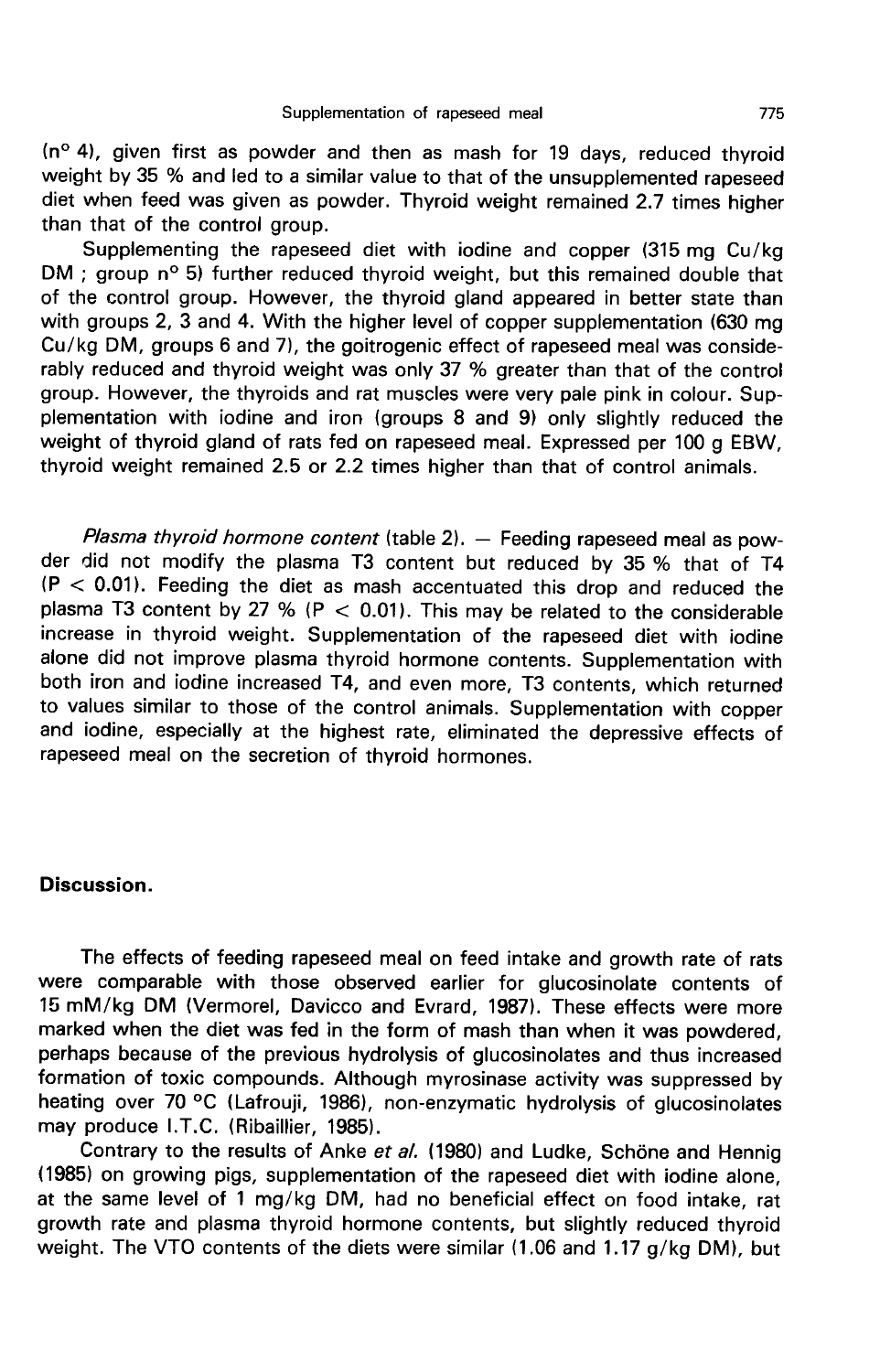the ITC content of the present rapeseed diet was 3 times higher than that of the diet used by Ludke, Schöne and Hennig (1985) : 0.60 compared with 0.20  $g/kg$ DM ; competition with iodine for thyroidal transport may have been greater in this case. Further, it appears that even the control diets fed to pigs by these authors may have been deficient in iodine (Schöne et al., 1986a, b), which could explain the spectacular effect of iodine supplementation.

The considerable increase in rapeseed meal intake and in growth rate resulting from supplementation with both iodine and copper at a level of 315 mg/kg DM, agrees with the results of Ludke, Schöne and Hennig (1985) and of Rowan and Lawrence (1986) on pigs. In these two species, this supplementation thus gave a performance level similar to that obtained with control diets. In rats, liver and thyroid hypertrophy was largely reduced and that of the kidneys disappeared. At a rate of 630 mg Cu/kg DM the liver was not enlarged and the thyroid weight increased by only 36 %. The plasma thyroid hormone contents were, in addition, comparable with those of the control group.

However, this large supplementation with copper (630 mg/kg DM compared with the maximal allowance of 250 mg for pigs) caused anaemia, which could be the result of poor iron absorption and explain the reduced animal performance. Finally, and contrary to the hypotheses of Robbins and Baker (1980), supplementation in methionine of the copper-rich diet did not give any significant improve ment in the performance of growing rats.

The favorable effects of copper may result from modifications or suppression of the gut microflora (Braude, 1965) ― consequently, the production of toxic compounds from glucosinolates could be reduced (Rowan and Lawrence, 1986) ― or from the formation of stable complexes with progoitrin, limiting the formation of goitrin (Cansfield and Campbell, 1980) which would explain its antigoitrogenic effects. In addition, Ludke, Schöne and Hennig (1985) showed in vitro that the addition of copper sulphate solutions to rapeseed meal reduced ITC and VTO formation, perhaps as a result of stable linkages with glucosinolates.

The depressive effects of ferrous sulphate added to rapeseed diet on rat growth have not been found in poultry (Menzel, 1983) or in pigs (Bourdon et al., 1984). They cannot be due to unpalatability, since no effects have been noted with the control diet. They probably result from an interaction of the supplement with glucosinolates. In vitro iron salts would favour the formation of thioamides and nitriles from glucosinolates, in place of isothiocyanates and goitrin (Van Etten et al., 1966; Austin, Gent and Wolff, 1968; Tookey and Wolff, 1970; Searle, Chamberlain and Butcher, 1984). This could explain the reduction in liver and thyroid weight and the increased plasma thyroid hormone contents of rats fed the rapeseed diet and the further increase in kidney weight due to the high toxicity of cyanide, the oxidation products of nutriles (Gould et al., 1985). Nitriles are very toxic compounds which reduce growth rate much more than the VTO (Josefsson, 1975 ; Gould, Gumbmann and Daxenbichler, 1980). The considerable toxicity of the diet distributed as mash could result from the formation by autolysis of very large amounts of nitriles, which would reduce the palatability of these diets (Joseffson, 1975).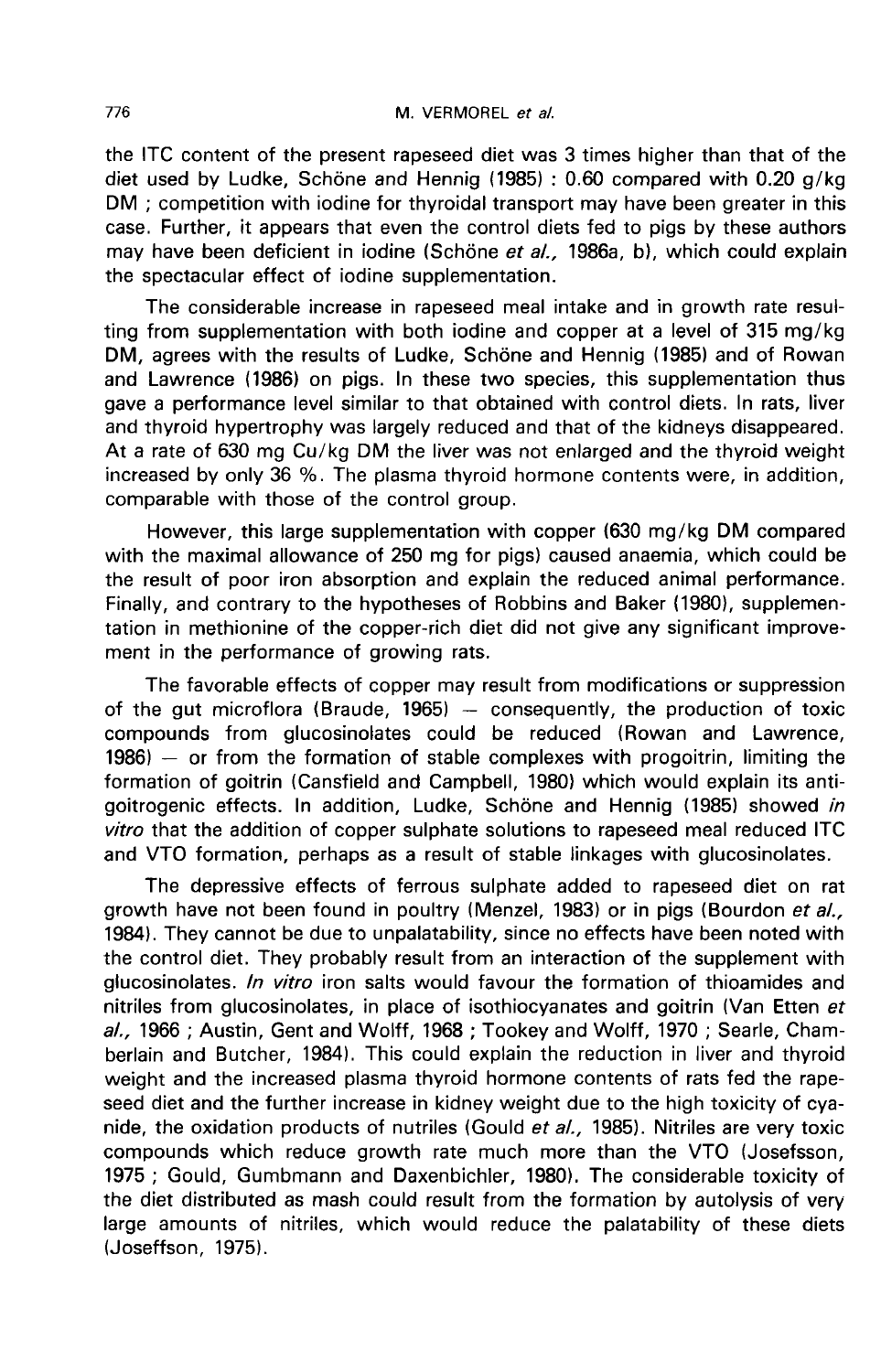## Conclusion.

Supplementation of rapeseed diets containing high concentrations of glucosinolates with 'copper and iodine gave a 50 % increase in rat growth rate, in comparison with the unsupplemented rapeseed diets and intakes and weight gains identical to those of control animals. In addition, it most considerably reduced liver and kidney hypertrophy 'and by half thyroid enlargement and reestablished normal plasma thyroid hormone contents. However, at a rate of 315 mg Cu/kg DM the thyroid weight was still twice that of control animals. Greater supplementation with copper, which eliminated the effects of glucosinolates on the liver and thyroid, caused a reduction in animal performance, perhaps due to anaemia. Further work will be necessary to determine the optimal rate of copper supplementation according to the glucosinolate content of the diet and to define the optimal composition of a mixture of trace elements based on iodine, copper, zinc and iron to avoid deficiencies due to excess copper.

It would also be useful to study the roles of copper and iron on glucosinola tes in vivo, measuring their degradation products in the small intestine and portal blood, but such a study requires reliable and accurate methods for analyzing glucosinolate metabolites in biological fluids.

> Recu en septembre 1986. Accepté en mars 1987.

Acknowledgements. — This study was carried out as part of the CETIOM/INRA project « Recherches sur les Oléagineux, n° 9058A » with the financial aid of the CETIOM. The authors would like to thank Mme M. J. Davicco for her advice on the analysis of thyroid hormones.

### Résumé. Valorisation du tourteau de colza. 4. Influences de la supplémentation en iode, en cuivre et en fer chez le rat en croissance.

Dix groupes de 10 rats mâles en croissance (65 g au départ) ont reçu ad libitum pendant 35 jours soit un régime témoin, soit 9 régimes à base de tourteau de colza contenant 15 mM de glucosinolates par kg de matière sèche et supplémentés ou non en iode seule Dix groupes de 10 rats mâles en croissance (65 g au départ) ont reçu *ad libitum* pendant 35 jours soit un régime témoin, soit 9 régimes à base de tourteau de colza contenant 15 mM de glucosinolates par kg de matière sèch (Ferman dant 35 jours soit un régir<br>15 mM de glucosinolates<br>(I<sup>-</sup>) en iode et en cuivre (I)<br>(Fe<sup>++</sup>) (2 doses) (tabl. 1).<br>Les régimes « colza »

Les régimes « colza » non supplémentés et distribués en poudre ou en pâtée ont provoqué des réductions de 24 et 32 % des quantités d'aliment ingéré et de 36 et 46 % du gain de poids vif, des augmentations de 20 et 33 % du poids du foie et ont réduit de 35 et 50 % respectivement la teneur en thyroxine du plasma (tabl. 2).

La supplémentation en l<sup>-</sup> seul n'a pas réduit les effets néfastes du colza. La supplémentation en I<sup>-</sup> et Fe<sup>++</sup> a eu une influence défavorable sur l'appétit, le gain de poids et le poids des reins des rats mais des effets bénéfiques sur les poids du foie et de la thyroïde et sur les teneurs en hormones thyroïdiennes du plasma. s des reins des rats mais des effets bénéfiques sur les poids du foie et de la thyroïde et<br>es teneurs en hormones thyroïdiennes du plasma.<br>La supplémentation en 1- et Cu<sup>++</sup> à la faible dose a supprimé les effets dépressif

colza sur les performances des rats et réduit ses effets défavorables sur les reins, le foie et<br>la thyroïde ; avec la forte dose de  $Cu^{++}$ , ces effets ont été supprimés. Les résultats sont La supplémentation en  $1^-$  et Cu<sup>++</sup> à la faible dose a supprimé les effets dépressifs du<br>colza sur les performances des rats et réduit ses effets défavorables sur les reins, le foie et<br>la thyroïde ; avec la forte dose de discutés à la lumière des actions connues des cations bivalents sur les glucosinolates.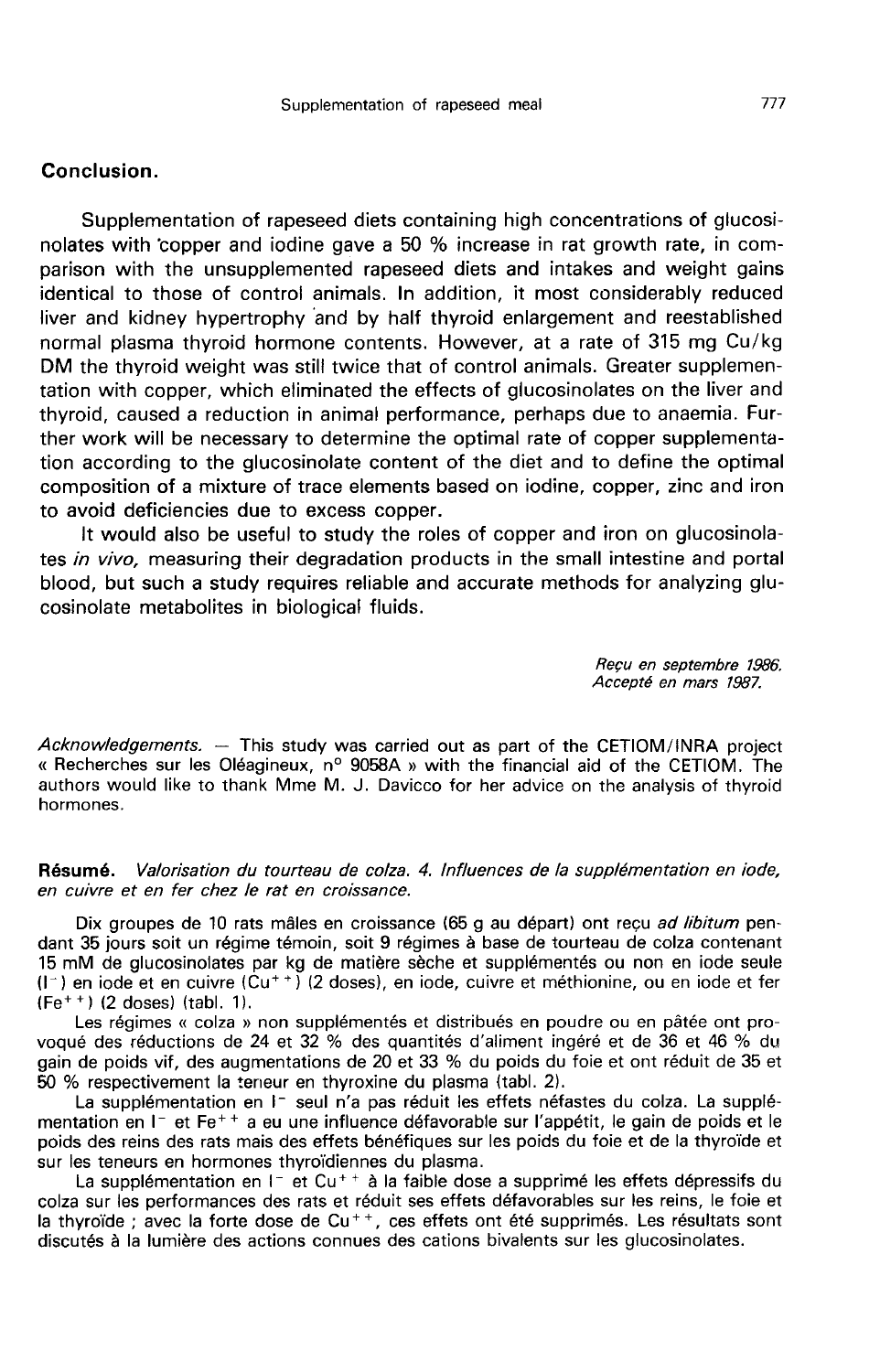#### References

ANKE M., SCHWARZ S., HENNIG A., GROPPEL B., GRUN M., ZENKER G., GLOS S., 1980. Der Einfluss zusächtlicher Zink- und Jodgaben auf rapsextraktionsschrotbedingte Schäden beim Schwein. Monatsh. Veterinärmed., 35 (3), 90-94.

- AUSTIN F. L., GENT C. A., WOLFF I. A., 1968. Degradation of natural thioglucosides with ferrous salts. J. agric. Food Chem., 16, 752-755.
- BELL J. M., 1984. Nutrients and toxicants in rapeseed meal : a review. J. anim. Sci., 58, 996-1010.
- BERGNER H., SCHMIDT W., 1972. Untersuchugen zur wirkung von Rapsextraktionsschrot auf das Kükenwachstum. Arch. Tierernähr., 22, 41-47.
- BOURDON D., QUERE P., BAUDET J. J., 1982. Valeur énergétique et azotée chez le Porc, d'un tourteau de colza francais à faible teneur en glucosinolates et dépelliculé ; comparaison avec un tourteau normal. Journées Recher. Porcine en France, 14, 297-306.
- BOURDON D., PEREZ J. M., BAUDET J. J., 1984. Nutritive value and utilization by the growingfinishing pigs of new types of rapeseed oil meals with low-glucosinolate content. In H. Sorensen, Advances in the production and utilization of cruciferous crops (A Seminar in the CEC programme of research on plant protein improvement, Copenhagen, Denmark, Sept. 1984). World crops : production, utilization, description. Vol. 11, 177-198. Martinus Nijhoff, Dr W. Junk Publ., Dordrecht, The Netherlands.
- BOURDON D., 1984. Communication personnelle.
- CANSFIELD P. E., CAMPBELL L. D., 1980. Spectrophotometry and thin layer chromatography as tools for investigating complex formation between cations and glucosinolate derived products. Analytical chemistry of rapeseed and its products : a symposium, Winnipeg, Manitoba, 5/6 Mai 1980. Canola Council of Canada.
- FENWICK G. R., HEANEY R. K., 1983. Glucosinolates and their breakdown products in cruciferous crops, foods and feedingstuffs. Food Chem., 11, 249-271.
- GOULD D. H., GUMBMANN M. R., DAXENBICHLER M. E., 1980. Pathological changes in rats fed the crambe meal-glucosinolate hydrolic products, 2S-1-cyano-2-hydroxy-3,4-epithiobutanes (erythro 0 and threo) for 90 days. Food Cosmet. Toxicol., 18, 619-625.
- GOULD D. H., FETTMAN M. J., DAXENBICHLER M. E., BARTUSKA B. M., 1985. Functional and structural alterations of the rat kidney induced by the naturally occuring organonitrile 2S-1-cyano-2 hydroxy-3,4-epithiobutane. Toxicol. appl. Pharmacol., 78, 190-201.
- BRAUDE R., 1965. Copper as a growth stimulant in pigs, 55-66. In *Cuprium provita*. Symp. Trans., Copper Dev. Ass., London.
- JOSEFSSON E., 1975. Influence of glucosinolates and high molecular factors on the nutritional value of low-glucosinolate rapeseed meal. J. Sci. Food Agric., 26, 1299-1310.
- JUST A., HANSEN V., JENSEN A., 1982. Quoted by RUNDGREN, 1983.
- KRACHT W., MATZKE W., OHLE H. 0., 1983. Die Auswirkung von Jod- und Zinksupplementen auf den depressiven Effect von Rapsextraktionsschrot in Schweinefutter. Tierernähr. Fütterung, 13, 126-134.
- LAFROUJI A., 1986. Etude de l'activité de la myrosinage. Rapport de fin d'études. Univ. d'Orléans. Faculté des Sciences Fondamentales et Appliquées, pp. 58.
- LUDKE H., SCHONE F., HENNIG A., 1985. Der Einfluss von Jodkupfer- und Zink- Zulagen zu Rationen mit hohem Rapsextraktionsschrotanteil auf Wachstum und Schiidrussenfunktion des Mastschweines. 1. Einfluss auf die Mastleistung. Arch. Tierernähr., Berlin, 35, 835-845.
- MENZEL E., 1983. Untersuchungen über die Schildrüssenvergrössernde (strumigene) Wirkung Rapshaltiger Rationen in Abhangigkeit von Der Rapssorte, dem Glucosinolatsgehalt und Fijtterungszusätzen. Inaug. Diss zur Erlangung des Doktorgrades der Agrarwissenschafttichen Fakultät der Christian-Albrechts Universität Kiel.

MORICE J., 1983. Un nouveau colza : le double-zéro. C.R. Acad. Agric. France, 17, 7-16.

- RIBAILLIER D., 1985. Mise au point du dosage des lTC libres dans les tourteaux de colza. Rapport d'activité du CETIOM, pp. 50.
- ROBBINS K. R., BAKER D. H., 1980. Effect of dietary sulfur amino-acid level on cupper induced growth depression in rats. Can. J. anim. Sci., 60, 201-202.